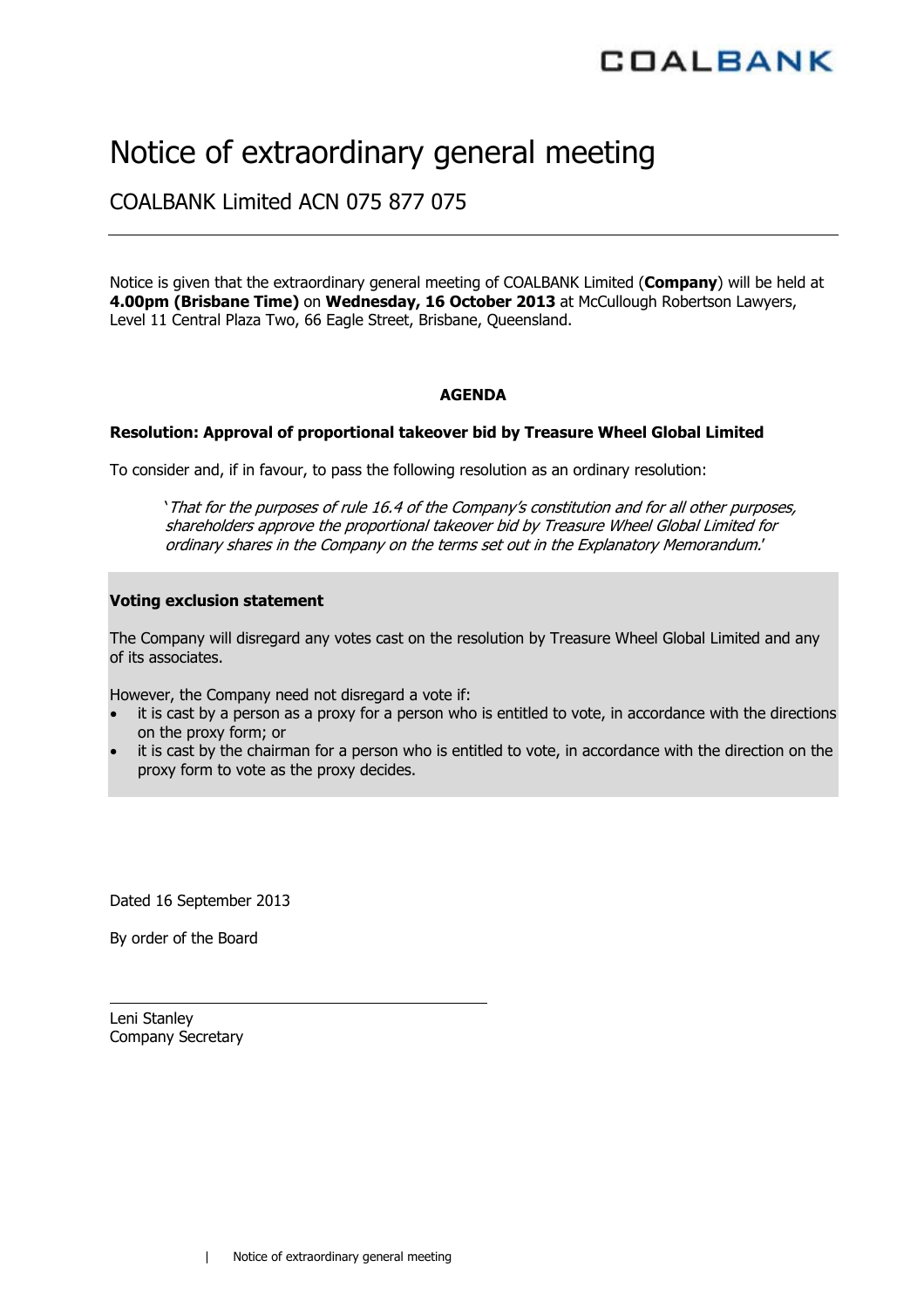#### **Notes to the Notice of Extraordinary Meeting**

#### **Eligibility to vote**

A person will be entitled to vote at the Meeting if that person is a holder of Ordinary Shares at 5.00pm (Sydney time) on 12 September 2013, being the end of the day on which the first Offer under the Proportional Takeover Bid is made.

#### **Proxy notes and corporate representatives**

A member who is entitled to attend and cast a vote at the meeting is entitled to appoint a proxy. A form of appointment of proxy is enclosed with this Notice.

A proxy need not be a member of the Company. A member who is entitled to cast two or more votes may appoint two proxies and may specify the proportion or number of votes each proxy is appointed to exercise. If no such specification is given and two proxies are appointed, each may exercise half of the votes to which that member is entitled.

All proxy forms will need to be lodged with the Company not later than 4.00pm (Brisbane time) on 14 October 2013, being 48 hours before commencement of the Meeting.

If you wish to appoint a proxy and are entitled to do so, then complete the enclosed proxy form in accordance with the instructions on it and

return it to the Company's share registry by the deadline for lodgement as follows:

- by using the enclosed reply paid envelope
- by post or fax to the Company's share registry as follows:

COALBANK Limited c/- Link Market Services Limited Locked Bag A14 Sydney South NSW 1235 Facsimile: (02) 9287 0309

by delivery to Link Marked Services Limited at 1A Homebush Bay Drive, Rhodes, NSW 2138

A corporation may elect to appoint a representative in accordance with the Corporations Act in which case the Company will require written proof of the representative's appointment, which must be lodged with the Company no later than 48 hours before the commencement of the Meeting.

#### **Questions**

If you have any queries on how to cast your votes, then please call the Company Secretary, Leni Stanley, on (07) 3229 6606 during business hours.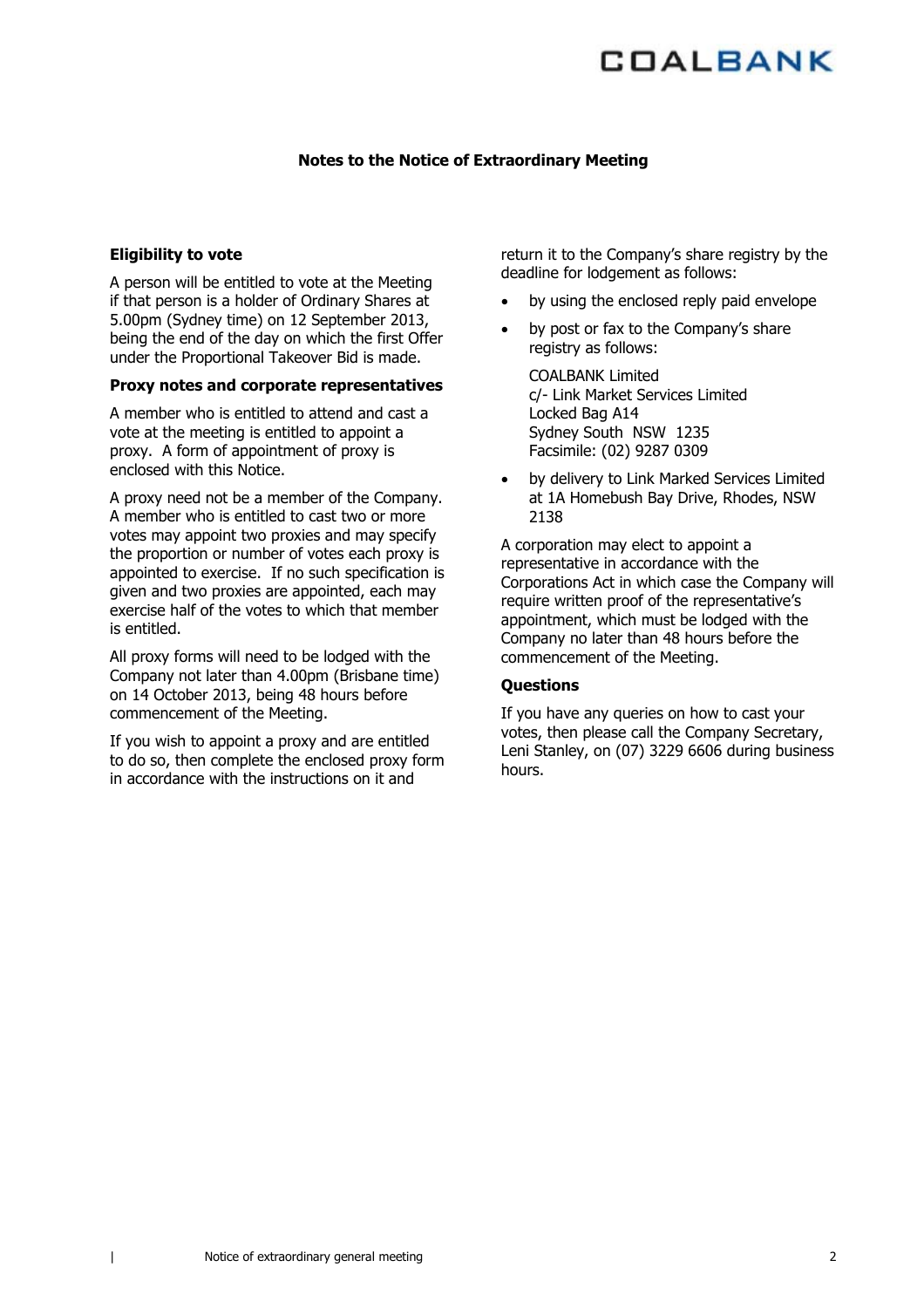# Explanatory memorandum

COALBANK Limited ACN 075 877 075 (**Company**)

### **Resolution: Approval of proportional takeover bid by Treasure Wheel**

### **Background**

- 1 On 27 August 2013, the Company announced that Loyal Strategic Investment Ltd (**Loyal Strategic**) would make a proportional takeover offer for 75% of each shareholder's Ordinary Shares at 1 cent cash per Ordinary Share (**Proportional Takeover Bid** or **Offer**). Loyal Strategic has since nominated its wholly owned subsidiary, Treasure Wheel Global Limited (**Treasure Wheel**), to make the Proportional Takeover Bid.
- 2 On 12 September 2013, Treasure Wheel lodged a bidder's statement with ASIC in respect of the Proportional Takeover Bid. The Company intends to lodge a target's statement with ASIC shortly after the date of the Notice.
- 3 The Directors have unanimously recommended the Offer and have advised that they intend to accept the Offer in respect of all the Ordinary Shares which they hold or control within five Business Days after the beginning of the Offer Period, subject to no superior proposal being made.

### **Defeating conditions to the Offers**

- 4 Each Offer and any contract which results from its acceptance is subject to the satisfaction of the following conditions (**Defeating Conditions**):
	- (a) **(minimum acceptance condition)** before the end of the Offer Period, Treasure Wheel has acquired voting power of not less than 50.1% (by number) of the Ordinary Shares then on issue;
	- (b) **(no prescribed occurrences)** during the Offer Period there is no Prescribed Occurrence (as set out in the Schedule);
	- (c) **(no material adverse change)** during the Offer Period there is no matter, event or circumstance which occurs, is announced or becomes known to Treasure Wheel after the date of the Implementation Agreement which (individually or when aggregated with all such matters, events or circumstances) has resulted in or is likely to result in a material diminution in the value of the Group, but does not include:
		- (i) any matter, event or circumstance arising from changes in economic or business conditions (including changes in thermal coal prices, likely operating or capital expenditure requirements or the intentions of other participants in the coal industry) which impact on the Company and its competitors in a similar manner;
		- (ii) any change in royalty or taxation rates or the law relating to royalties or taxation which impact on the Company and its competitors in a similar manner; or
		- (iii) any change occurring directly or indirectly as a result of any matter, event or circumstance required to be done or procured by a party pursuant to the Implementation Agreement;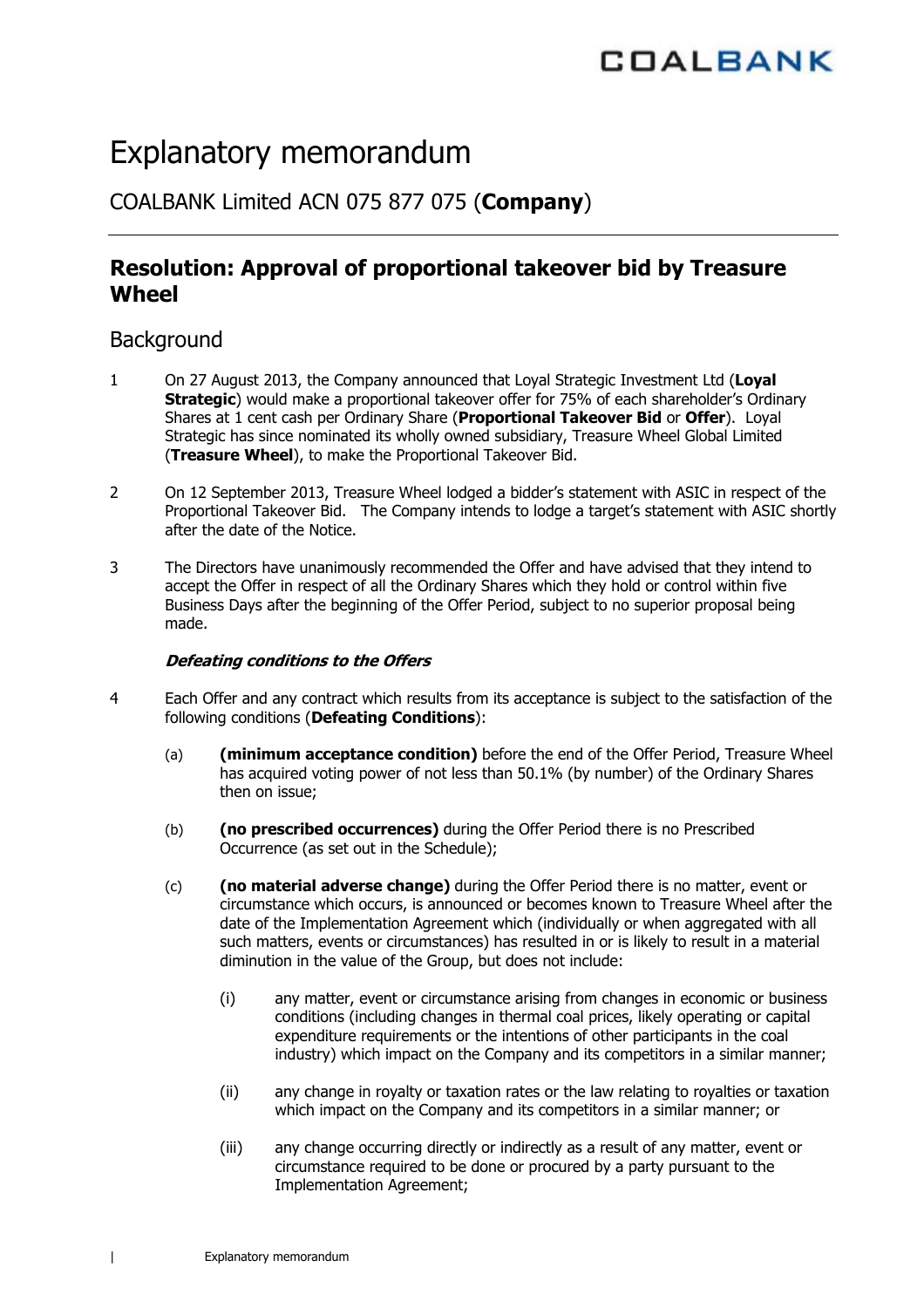- (d) **(no regulatory action)** during the Offer Period:
	- (i) there is not in effect any preliminary or final decision, order or decree issued by any Government Agency; and
	- (ii) no action or investigation is announced, commenced or threatened by any Government Agency,

in consequence of or in connection with the Offer (other than an application to, or a decision or order of, ASIC or the Takeovers Panel in exercise of the powers and discretions conferred by the Corporations Act) which prohibits or materially impedes, or materially impacts upon, the making of the Offer;

- (e) **(cancellation of Options)** during the Offer Period, the Company procures the cancellation of all Options which have been granted as at the date of the Implementation Agreement; and
- (f) **(no legal proceedings)** during the Offer Period, no litigation or arbitration proceedings or other legal proceedings against the Company or its Subsidiaries are commenced, instituted or threatened to be commenced which is likely to have a material adverse effect on the Group.

#### **Loan**

- 5 Pursuant to the terms of the Implementation Agreement, Treasure Wheel has agreed to loan the Company \$2 million to redeem the Convertible Bonds on issue (**Loan**) when the Offers become unconditional (**Advance Date**). The Company is required to provide Treasure Wheel with security for the Loan comparable to that which was provided to the holders of the Convertible Bonds.
- 6 The first 12 months of the Loan (**Initial Loan Term**) is interest free however, if the term of the Loan extends beyond the Initial Loan Term, interest will accrue at a rate of 15% per annum on and from the end of the Initial Loan Term.
- 7 No less than 30 days before the end of the Initial Loan Term, Treasure Wheel must give written notice (**Repayment Notice**) to the Company that all or part of the Loan which remains outstanding is to be repaid in cash no later than 18 months from the Advance Date or is to be converted into equity at \$0.015 per Ordinary Share, which conversion will be subject to shareholder approval. Should shareholder approval not be obtained within a reasonable time of the Repayment Notice being given, Treasure Wheel may give a further notice to the Company requiring that all or part of the Loan:
	- (a) be repaid in cash no later than 18 months from the Advance Date; or
	- (b) be converted progressively at \$0.015 per Ordinary Share to the extent it is able to under the Corporations Act without shareholder approval (e.g. in accordance with the creep provisions allowing movement in voting power of no more than 3% in any six month period). In the event that any amount of the Loan is not converted with within 24 months of the Advance Date, Treasure Wheel may give notice that the amount of the Loan not yet converted is to be repaid in cash within 6 months of such notice.
- 8 If Treasure Wheel fails to give the Company a Redemption Notice, the outstanding amount of the Loan must be repaid by the Company in cash no later than 18 months from the Advance Date.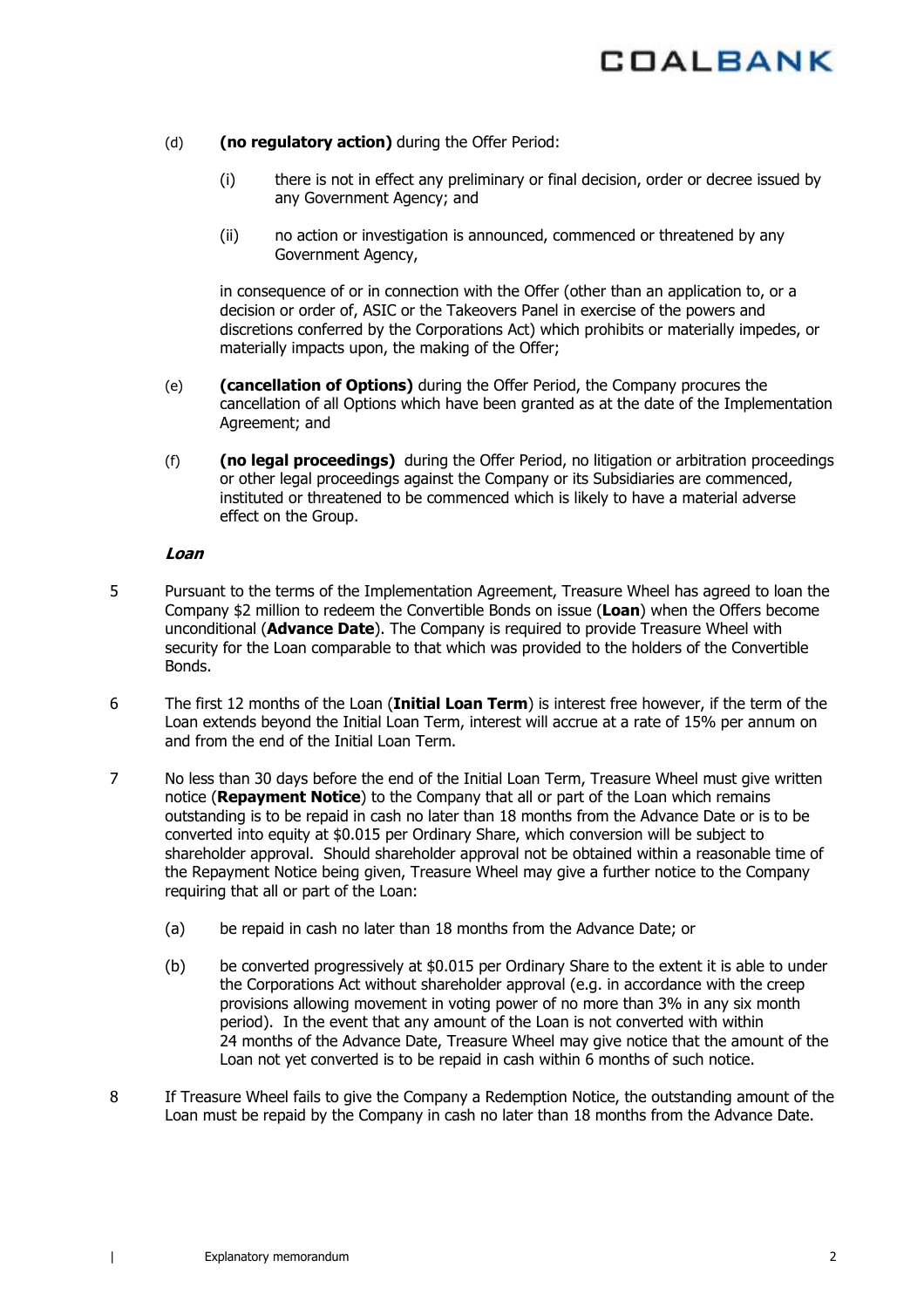### Proportional bid and minority ownership consequences

- 9 A proportional offer is an offer by a bidder to purchase a specified percentage of each shareholding in the target company.
- 10 If shareholders accept the Offer, each shareholder will:
	- (a) retain 25% of their shareholding in the Company; and
	- (b) receive 1 cent cash for each of the Ordinary Shares accepted under the Offer.
- 11 Treasure Wheel currently does not hold any Ordinary Shares. The maximum number of Ordinary Shares Treasure Wheel may acquire under the Offer is 75% of the Company's issued Ordinary Shares. Accordingly, if the Offer is accepted in full, Treasure Wheel will hold approximately 75% of the Company's Ordinary Shares.
- 12 The Offer is presently subject to a 50.1% minimum acceptance condition. Treasure Wheel has the right to waive the 50.1% minimum acceptance condition, although at the date of this Notice it has not yet indicated whether it will do so.
- 13 If Treasure Wheel acquires more than 50% of the Company's Ordinary Shares then, assuming all other Defeating Conditions to the Offer are fulfilled or waived, Treasure Wheel will obtain control of the Company.
- 14 Accordingly, the current shareholders of the Company will no longer have control of the Company. This has a number of possible implications, including the following:
	- (a) Treasure Wheel will be able to cast the majority of votes at a general meeting of the Company enabling Treasure Wheel to control the Board and senior management and determine the Company's strategic direction;
	- (b) Treasure Wheel's shareholding will be such that a third party would not be able to successfully make a takeover bid for the Company's Ordinary Shares without the support of Treasure Wheel. This means it is less likely that the Company's Ordinary Share price in the future will reflect a control premium;
	- (c) current shareholders will hold a reduced percentage of the Ordinary Shares of the Company, possibly as low as 25% if the Offer is fully taken up; and
	- (d) if Treasure Wheel acquires 75% or more of the Company's Shares, it will be able to pass special resolutions of the Company. This will enable Treasure Wheel to amend the Constitution.
- 15 If the Offer lapses, or if Treasure Wheel acquires less than 50% of the Company's Ordinary Shares and waives the 50.1% minimum acceptance condition, the trading price of the Company's Ordinary Shares may be higher or lower than the Offer Price. If you remain a shareholder in this circumstance, you will continue to enjoy the rewards, and be subject to the risks, of being a shareholder in the Company.

### Constitutional requirements - shareholder approval

- 16 In addition to the Defeating Conditions set out above, the Offers are also conditional on shareholders approving a proportional takeover pursuant to rule 16.4 of the Constitution.
- 17 Last year, shareholders approved the adoption of a new Constitution which contains a proportional takeover provision in the form of rule 16.4 of the Constitution.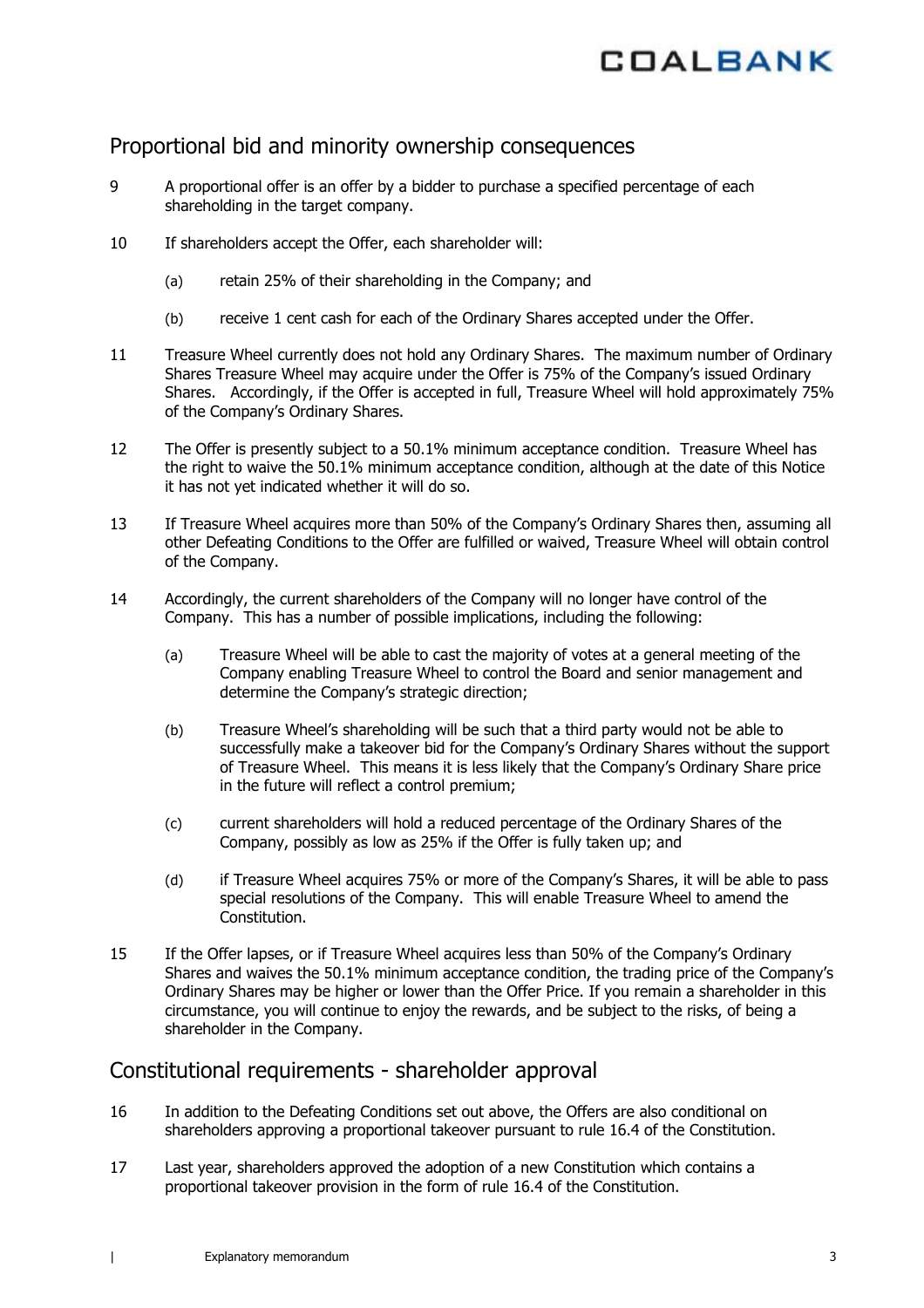

- 18 Rule 16.4 of the Constitution prohibits the registration of transfers resulting from acceptances of the Offers unless and until the Proportional Takeover Bid has been approved by those persons who hold Ordinary Shares at the end of the day the first offer under the Proportional Takeover Bid is made (i.e. 12 September 2013). This proportional takeover provision is effective for three years after its adoption unless renewed by a special resolution of shareholders.
- 19 As rule 16.4 of the Constitution continues to be effective, the Notice convenes a meeting of holders who hold Ordinary Shares at 5.00pm (Sydney time) on 12 September 2013 (**Voting Shareholders**) to approve the Proportional Takeover Bid in accordance with rule 16.4 of the Constitution.
- 20 This resolution will be passed if more than 50% of votes cast by Voting Shareholders are in favour of the resolution.
- 21 If this resolution is passed then:
	- (a) shareholder acceptances that have already been made under the Offers will not be rendered ineffective; and
	- (b) shareholders who have not already accepted the Offers may accept or reject the Offers on their terms.
- 22 If this resolution is not passed:
	- (a) all unaccepted Offers and acceptances failing to result in binding contracts are deemed to be withdrawn and Treasure Wheel must return the documents received by way of acceptance; and
	- (b) all binding acceptances may be rescinded by either Treasure Wheel or the accepting shareholder.
- 23 If this resolution to approve the Proportional Takeover Bid has not been voted on by 16 October 2013 (assuming the Offer Period is not extended), then this resolution is taken to have been passed.

### Reasons to vote in favour of resolution

24 The Board believes that shareholders should vote in favour of the resolution to approve the Proportional Takeover Bid for the reasons set out below.

#### **Convertible Bond repayment/conversion risk**

- 25 Pursuant to the terms of the Implementation Agreement, Treasure Wheel has agreed to advance the Loan to the Company to redeem the Convertible Bonds on issue when its bid becomes unconditional. To facilitate the repayment of the Loan at the end of the Initial Loan Term, Treasure Wheel may elect to convert all or part of the Loan into equity at \$0.015 per Ordinary Share, which conversion will be subject to shareholder approval. Except for a cash repayment in the circumstances set out in paragraph 7(b), any component of the Loan to be repaid in cash must be repaid within 18 months of the Advance Date and will accrue interest on and from the end of the Initial Loan Term at a rate of 15% per annum. Therefore, the Company will have up to 18 months to repay any portion of the Loan in cash, if cash repayment is sought by Treasure Wheel.
- 26 In the absence of the Treasure Wheel Loan, the Company does not currently have access to internal sources of funding or alternative funding for repayment or refinancing of the Convertible Bonds when they mature at the end of their term, being 25 July 2014. At the bondholder's discretion, the Convertible Bonds may be converted to Ordinary Shares at the lowest share price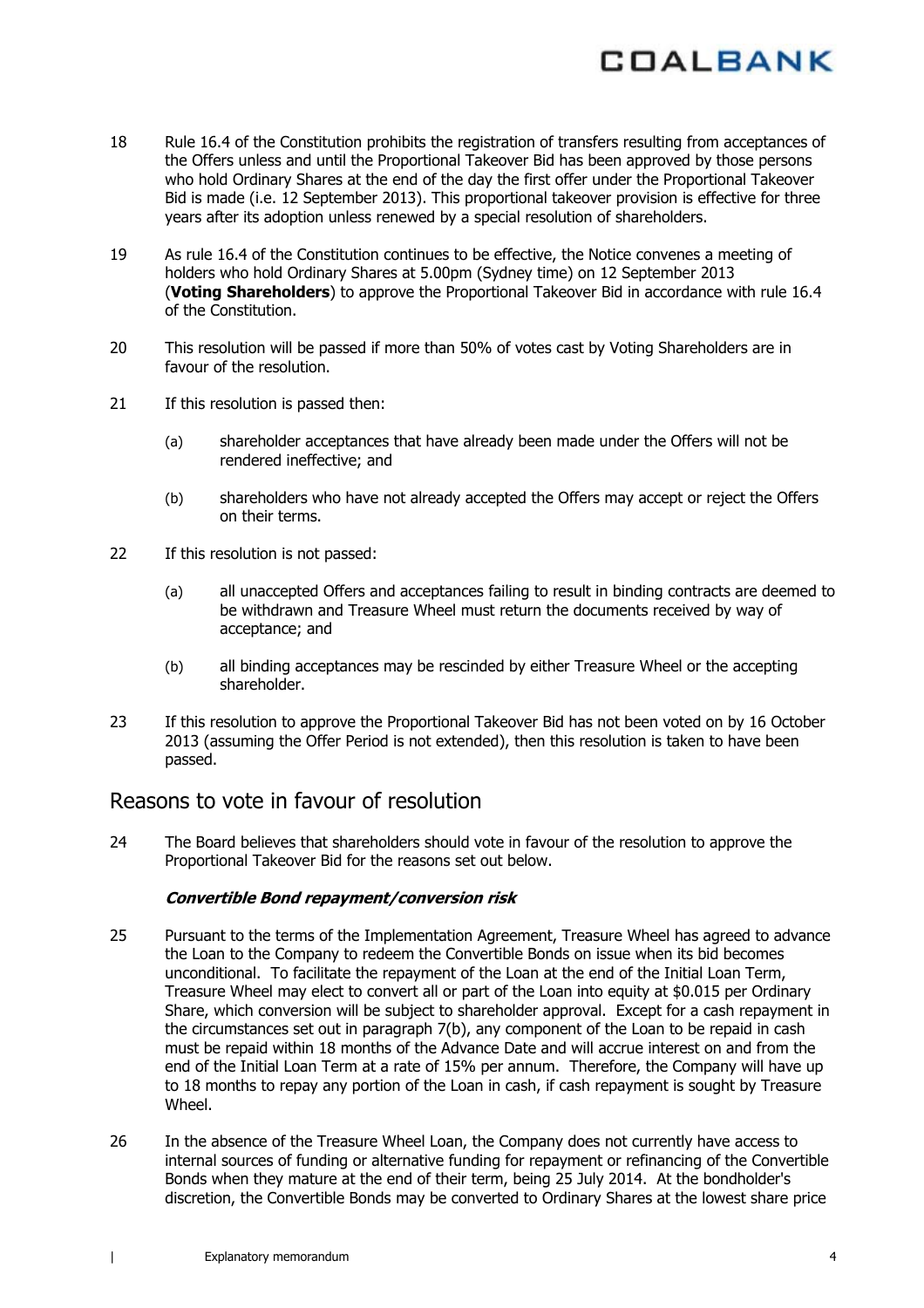

at which the Company raises equity during the term of the Convertible Bonds, which could result in significant dilution for existing shareholders, particularly if the ultimate conversion price for the Convertible Bonds is less than \$0.015 per Ordinary Share, being the conversion price for the Loan.

27 Given the terms and conditions of the Convertible Bonds and the current share price level for the Ordinary Shares, the Company faces a significant refinancing risk or the risk of significant dilution on conversion (depending on the ultimate conversion price) in the event that the Convertible Bonds are not paid out using the Loan associated with the Proportional Takeover Bid.

#### **Liquidity and premium to shareholders**

- 28 The Proportional Takeover Bid provides the option for liquidity for the majority of each shareholder's holding in what has historically been a highly illiquid market for the Company's Ordinary Shares.
- 29 The Proportional Takeover Bid also offers shareholders the opportunity for liquidity for the majority of their holding at an 11.11% premium to the Company's closing share price of \$0.009 per Ordinary Share on 27 August 2013.

#### **Share price may fall**

30 The Offer is for 75% of each holder's Ordinary Shares at 1 cent cash per Ordinary Share. If the Offer is not successful, the Directors believe that the Ordinary Shares may trade at levels significantly less than the Offer Price. There is no guarantee that the Ordinary Share price will maintain current levels.

#### **No superior proposal**

31 During the past year, capital raising for all coal exploration companies has been extremely difficult and despite the Company's positive exploration results, the fundraising environment remains challenging. As announced to the market during 2012 and 2013, the Company has held discussions with a number of parties with a view to enter into strategic investments, joint ventures or a corporate transaction, which has consumed significant management focus and Company resources and which has resulted in only the current Proportional Takeover Bid. As at the date of the Notice, no alternative proposals have been received by the Board. Indeed, with the likelihood of ongoing funding difficulties, if the Proportional Takeover Bid and Loan do not proceed, the Company will be faced with the decision of significant relinquishments and abandonments within its tenement portfolio in order to manage its limited cash and will need to tightly focus its exploration efforts. The Board considers that it is likely that an alternative proposal, including a proposal superior to that of the Treasure Wheel Offer, will not be received during the Offer Period.

#### **Maintain exposure to Company projects**

32 The Proportional Takeover Bid will allow the Company to retain its ASX listing and gives shareholders the ability to retain 25% of their holding in the Company which allows shareholders to participate in any upside from potential capital growth or share price increases associated with Treasure Wheel acquiring a majority shareholding in the Company. Treasure Wheel's acquisition is expected to offer potential future value for shareholders' remaining holdings by improving the Company's capacity to continue exploration and develop its assets and projects.

### Reasons to not vote in favour of the resolution

33 Although the Directors recommend that shareholders vote in favour of the resolution to approve the Proportional Takeover, there may be a number of disadvantages in doing so. A summary of some of those disadvantages is set out below.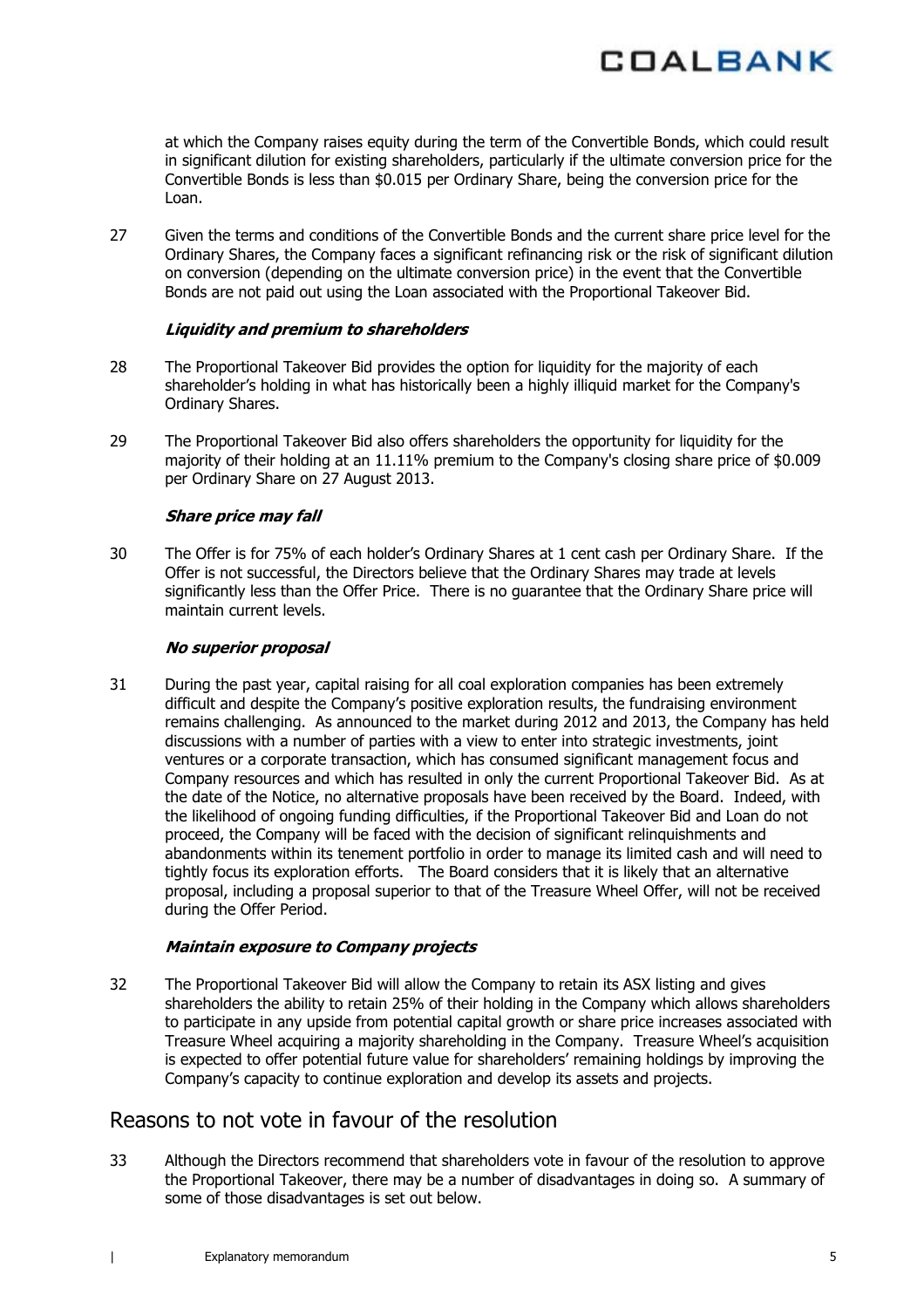

#### **Minority ownership**

34 If the Offer is successful, current shareholders will retain a minority shareholding in the Company and will no longer collectively control the Company. However, the founder and executive Director, Mr Greg Baynton, currently has voting power of about 49%. Accordingly, the potential effect of the Offer is likely to result in the transfer of control from an existing shareholder to Treasure Wheel. The implications of Treasure Wheel being a majority shareholder of the Company are detailed in paragraph 14.

#### **Shareholders will only receive consideration if all the Defeating Conditions are satisfied or waived**

35 The Offer is subject to the Defeating Conditions, as set out in paragraph 4. All Defeating Conditions must be satisfied or waived by Treasure Wheel before shareholders who accept the Offer receive the Offer Price. If you accept the Offer and any Defeating Condition is not satisfied or waived at the end of the Offer Period, Treasure Wheel will not acquire the Ordinary Shares and shareholders will not receive the Offer Price for their Ordinary Shares. In the meantime, shareholders who accept the Offer will be unable to trade their Ordinary Shares or withdraw their acceptance (other than in accordance with their statutory rights).

#### **Inability to accept higher offer if one were to emerge**

- 36 Except in the limited circumstances provided for under the Corporations Act, accepting the Offer will preclude shareholders from accepting a superior proposal from a third party, should one emerge during the Offer Period. As at the date of this Notice, the Board is not aware of any superior proposal.
- 37 Accepting the Offer will also preclude a shareholder from selling their Ordinary Shares subject of the acceptance on market. Accepting the Offer will not, however, deny a shareholder the benefit of any higher price offered by Treasure Wheel, which under the Corporations Act, is required to be extended to all shareholders, including those who have already accepted the Offer. As at the date of this Notice, Treasure Wheel has given no indication that it intends to increase the Offer Price.

#### **Proportional offer only**

38 The Offer is only for 75% of each holder's Ordinary Shares and does not give shareholders the ability to sell their entire holdings. If shareholders wish to sell the remainder of their holding, shareholders will need to do so on the market and there is no guarantee of the price at which the Ordinary Shares will trade from time to time, whether before or after the close of the Offer.

### Recommendation

- 39 The Directors believe that the benefits of approving the Proportional Takeover Bid outweigh the disadvantages.
- 40 The Directors unanimously recommend that shareholders vote in favour of the resolution.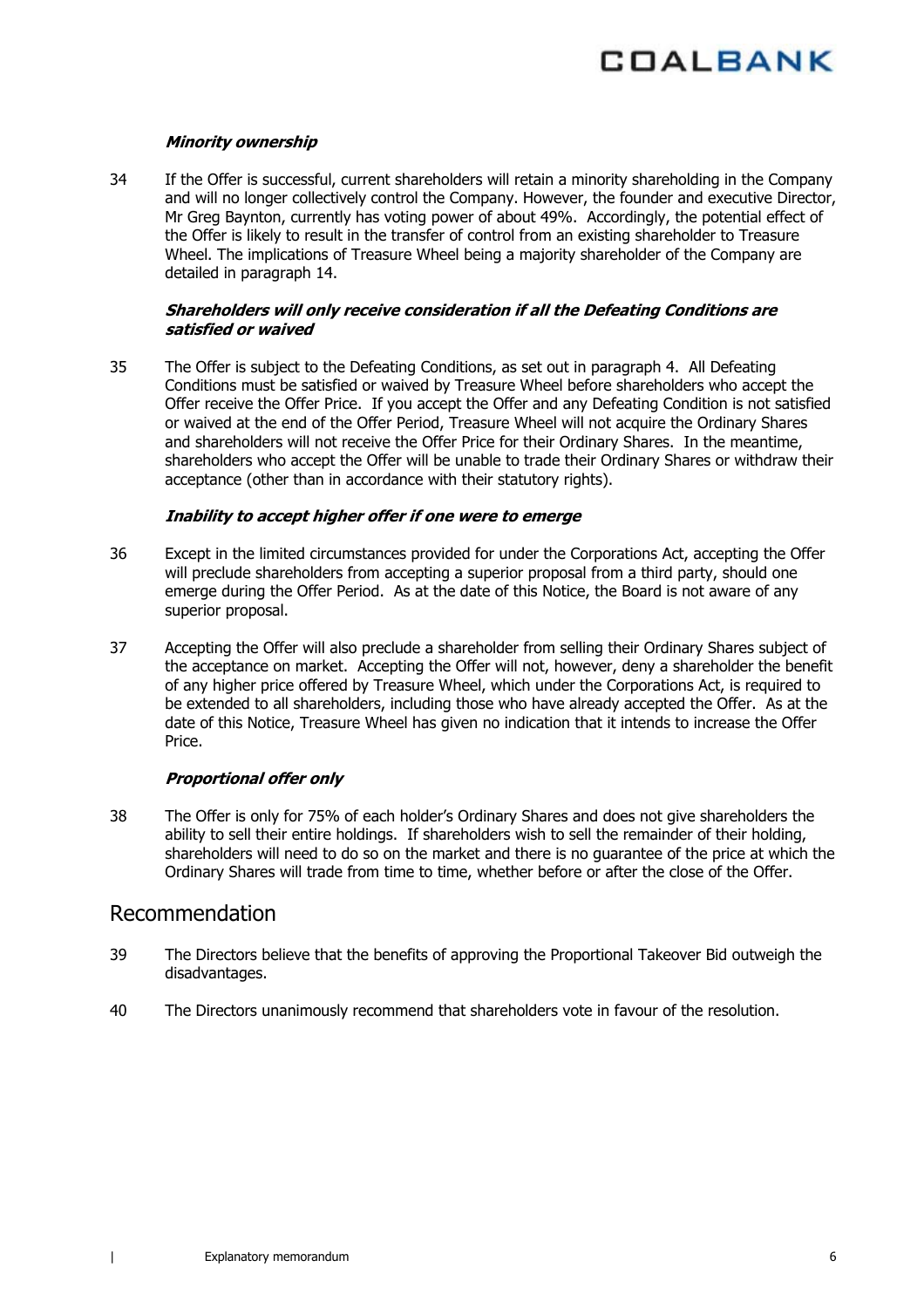# **Definitions**

| <b>Term</b>                     | <b>Definition</b>                                                                                                                                                                                                                                                                |  |  |
|---------------------------------|----------------------------------------------------------------------------------------------------------------------------------------------------------------------------------------------------------------------------------------------------------------------------------|--|--|
| <b>Advance Date</b>             | has the meaning set out in paragraph 5 of the Explanatory<br>Memorandum.                                                                                                                                                                                                         |  |  |
| <b>ASIC</b>                     | means Australian Securities & Investments Commission.                                                                                                                                                                                                                            |  |  |
| <b>ASX</b>                      | means ASX Limited ACN 008 624 691 or the securities exchange<br>operated by it (as the case requires).                                                                                                                                                                           |  |  |
| <b>Board</b>                    | means the board of Directors of the Company.                                                                                                                                                                                                                                     |  |  |
| <b>Company</b>                  | means COALBANK Limited ACN 075 877 075.                                                                                                                                                                                                                                          |  |  |
| <b>Constitution</b>             | means the constitution of the Company.                                                                                                                                                                                                                                           |  |  |
| <b>Convertible Bonds</b>        | means the bonds issued by the Company under the deed poll<br>dated 21 July 2011 and referenced 'Coalbank Limited Convertible<br>Bonds - Bond Deed Poll'.                                                                                                                         |  |  |
| <b>Corporations Act</b>         | means the Corporations Act 2001 (Cth).                                                                                                                                                                                                                                           |  |  |
| <b>Defeating Conditions</b>     | has the meaning set out in paragraph 4 of the Explanatory<br>Memorandum.                                                                                                                                                                                                         |  |  |
| <b>Directors</b>                | means the directors of the Company.                                                                                                                                                                                                                                              |  |  |
| <b>EPC</b>                      | means an exploration permit for coal or an exploration permit for<br>minerals, in each case issued under the Mineral Resources Act<br>1989 (Qld).                                                                                                                                |  |  |
| <b>Encumbrance</b>              | means any mortgage, charge, pledge or lien and a security<br>interest or a preferential or adverse interest of any kind.                                                                                                                                                         |  |  |
| <b>Explanatory Memorandum</b>   | means the explanatory memorandum attached to the Notice.                                                                                                                                                                                                                         |  |  |
| <b>Financial Indebtedness</b>   | means any debt or other monetary liability (whether actual or<br>contingent) in respect of moneys borrowed or raised or any<br>financial accommodation.                                                                                                                          |  |  |
| <b>Government Agency</b>        | means an Australian government or governmental, semi-<br>governmental, administrative, fiscal or judicial body, department,<br>commission, authority, tribunal, agency or entity or any minister<br>of the Crown in right of the Commonwealth of Australia or any<br>State.      |  |  |
| <b>Group</b>                    | means the Company and each of its subsidiaries.                                                                                                                                                                                                                                  |  |  |
| <b>Implementation Agreement</b> | means the agreement setting out the terms for implementation of<br>the Offers to be made under the Proportional Takeover Bid (as<br>amended).                                                                                                                                    |  |  |
| <b>Initial Loan Term</b>        | has the meaning set out in paragraph 6 of the Explanatory<br>Memorandum.                                                                                                                                                                                                         |  |  |
| <b>Insolvency Event</b>         | means any of the following events occurring in relation to a party:                                                                                                                                                                                                              |  |  |
|                                 | (a)<br>a liquidator, receiver, receiver and manager, administrator,<br>official manager or other controller (as defined in the<br>Corporations Act), trustee or controlling trustee or similar<br>official is appointed over any of the property or undertaking<br>of the party; |  |  |
|                                 | the party is, or becomes unable to, pay its debts when they<br>(b)<br>are due or is or becomes unable to pay its debts within the<br>meaning of the Corporations Act, or is presumed to be                                                                                       |  |  |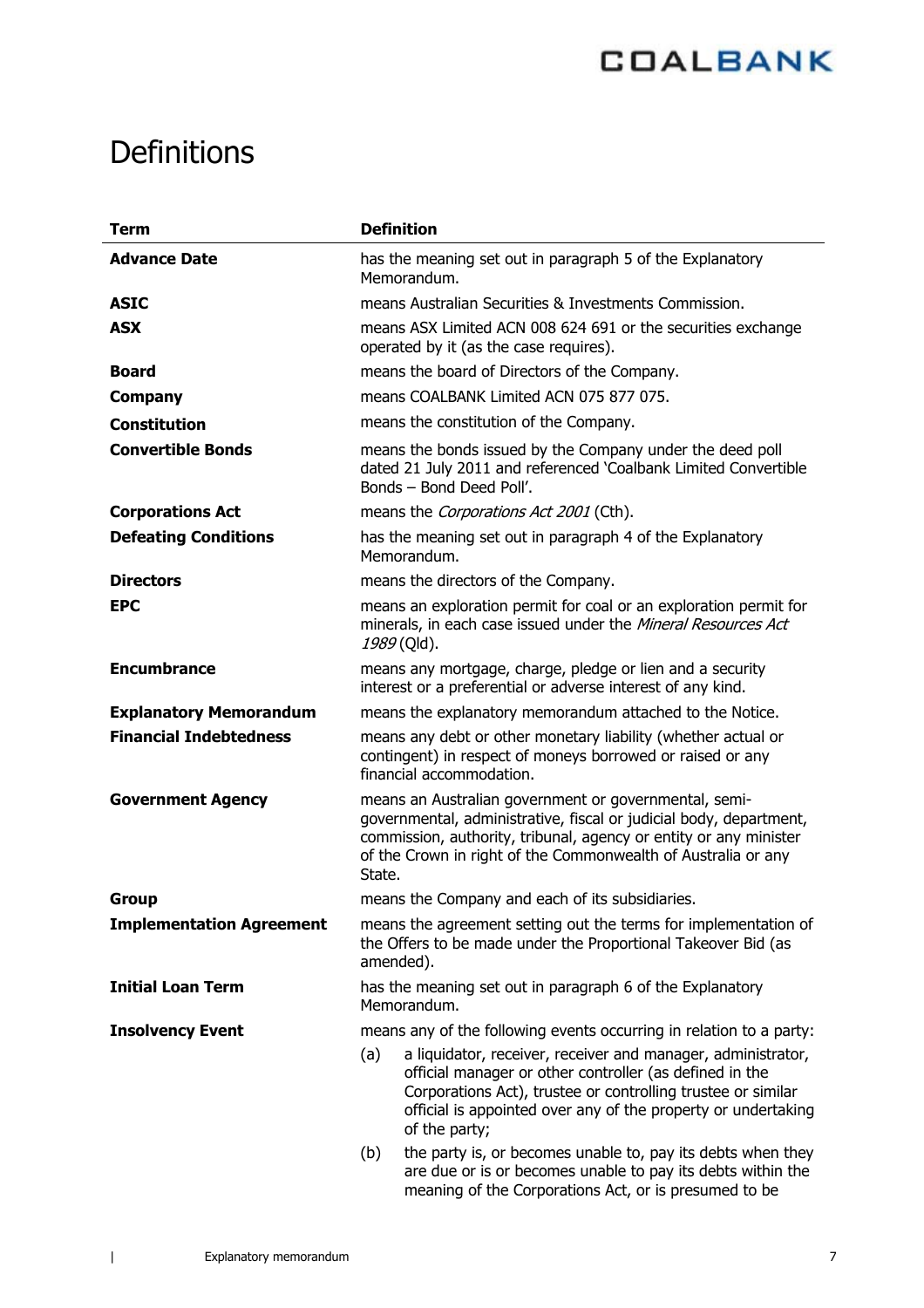| <b>Term</b>                      | <b>Definition</b>                                                                                                                                                                                                                                                             |  |  |
|----------------------------------|-------------------------------------------------------------------------------------------------------------------------------------------------------------------------------------------------------------------------------------------------------------------------------|--|--|
|                                  | insolvent under the Corporations Act;                                                                                                                                                                                                                                         |  |  |
|                                  | the party ceases to carry on business; or<br>(c)                                                                                                                                                                                                                              |  |  |
|                                  | (d)<br>an application or order is made for the liquidation of the<br>party or a resolution is passed or any steps are taken to<br>liquidate or pass a resolution for the liquidation of the<br>party, otherwise than for the purpose of an amalgamation<br>or reconstruction. |  |  |
| Loan                             | has the meaning set out in paragraph 5 of the Explanatory<br>Memorandum.                                                                                                                                                                                                      |  |  |
| <b>Loyal Strategic</b>           | means Loyal Strategic Investment Ltd, a company registered in<br>the British Virgin Islands, company number 518055.                                                                                                                                                           |  |  |
| <b>Meeting</b>                   | means the extraordinary general meeting of the Company to<br>which the Notice applies.                                                                                                                                                                                        |  |  |
| <b>Notice</b>                    | means this notice of extraordinary general meeting.                                                                                                                                                                                                                           |  |  |
| <b>Offer</b>                     | means each offer to acquire 75% of the Ordinary Shares of each<br>shareholder for 1 cent cash per Ordinary Share.                                                                                                                                                             |  |  |
| <b>Offer Period</b>              | means the period commencing on 12 September 2013 and ending<br>at 7.00pm (Sydney time) on 31 October 2013, or such later date<br>to which the Offer has been extended.                                                                                                        |  |  |
| <b>Offer Price</b>               | means 1 cent cash per Ordinary Share.                                                                                                                                                                                                                                         |  |  |
| <b>Options</b>                   | means options over unissued Ordinary Shares.                                                                                                                                                                                                                                  |  |  |
| <b>Ordinary Share</b>            | means an Ordinary Share in the capital of the Company.                                                                                                                                                                                                                        |  |  |
| <b>Performance Rights</b>        | means rights to acquire Ordinary Shares, the exercise of which is<br>subject to performance conditions.                                                                                                                                                                       |  |  |
| <b>Prescribed Occurrence</b>     | has the meaning set out in the Schedule.                                                                                                                                                                                                                                      |  |  |
| <b>Proportional Takeover Bid</b> | has the meaning set out in paragraph 1 of the Explanatory<br>Memorandum.                                                                                                                                                                                                      |  |  |
| <b>Repayment Notice</b>          | has the meaning set out in paragraph 7 of the Explanatory<br>Memorandum.                                                                                                                                                                                                      |  |  |
| <b>Subsidiary</b>                | has the meaning given to it in the Corporations Act.                                                                                                                                                                                                                          |  |  |
| <b>Treasure Wheel</b>            | means Treasure Wheel Global Limited, a company registered in<br>the British Virgin Islands, company number 1773613.                                                                                                                                                           |  |  |
| <b>Voting Shareholder</b>        | has the meaning set out in paragraph 19 of the Explanatory<br>Memorandum.                                                                                                                                                                                                     |  |  |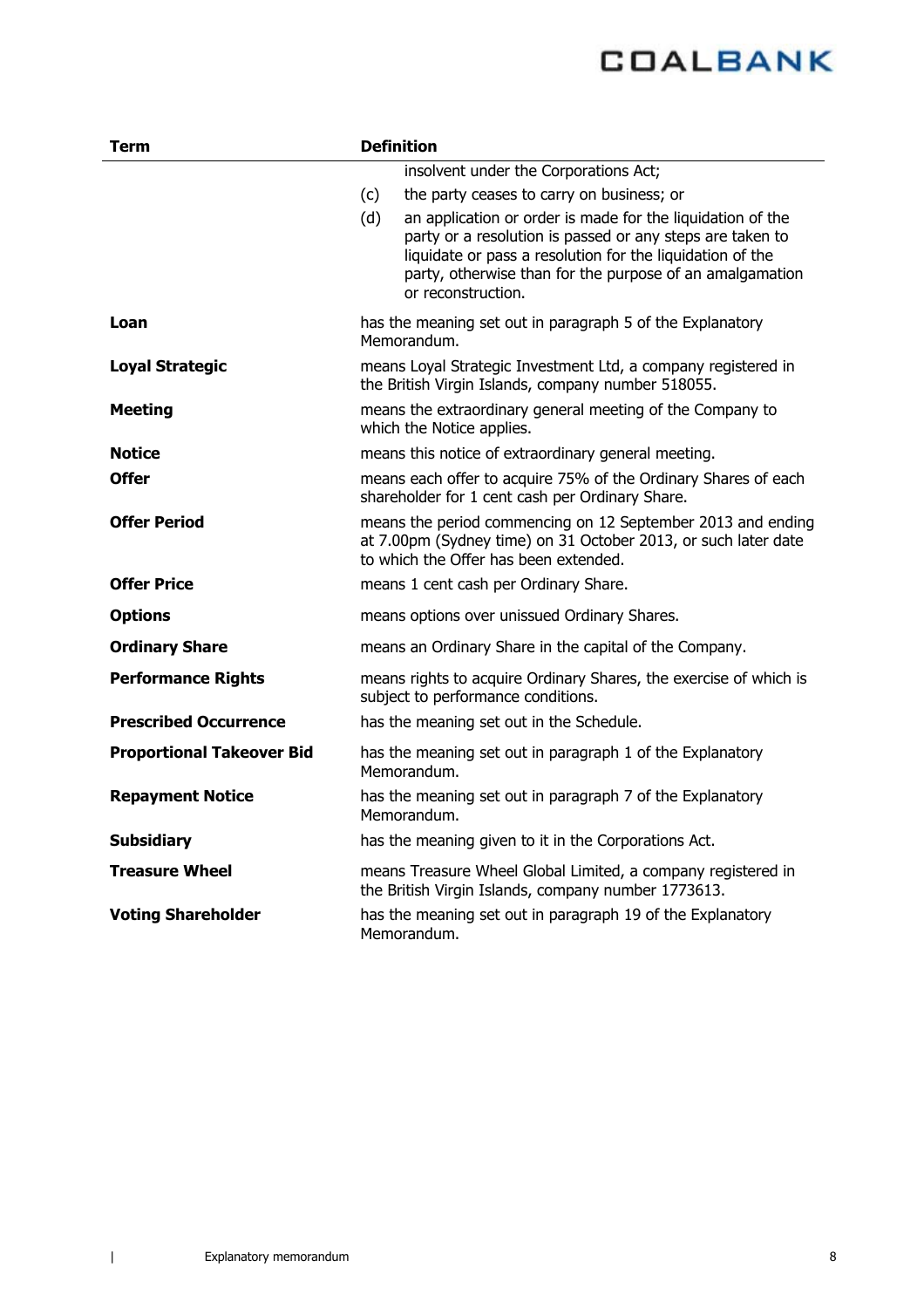## **Schedule**

Prescribed Occurrence

Prescribed Occurrence means:

- (a) **(conversion)** the Company converts all or any of its shares into a larger or smaller number of shares;
- (b) **(reduction of share capital)** the Company resolves to reduce its share capital in any way;
- (c) **(buy-back)** the Company:
	- (i) enters into a buy-back agreement; or
	- (ii) resolves to approve the terms of a buy-back agreement under the Corporations Act;
- (d) **(distribution)** the Company makes or declares, or announces an intention to make or declare, any distribution (whether by way of dividend, capital reduction or otherwise and whether in cash or in specie);
- (e) **(issuing or granting shares or options)** a member of the Group:
	- (i) issues shares;
	- (ii) grants an option over its shares; or
	- (iii) agrees to make such an issue or grant such an option,

in each case to a person outside the Group, other than due to the exercise of the Options or the Performance Rights or conversion of Convertible Bonds;

- (f) **(securities or other instruments)** a member of the Group:
	- (i) issues securities or other instruments convertible into shares or debt securities; or
	- (ii) agrees to issue securities or other instruments convertible into shares or debt securities,

in each case to a person outside the Group;

- (g) **(constitution)** a member of the Group adopts a new constitution or modifies or repeals its constitution or a provision of it;
- (h) **(disposals)** a member of the Group disposes, or agrees to dispose, or is mandated by a Government Agency to dispose of, a part of its business or property where the value of such business, or property exceeds \$50,000 (either individually or, in the case of related businesses or classes of property, collectively) other than a partial relinquishment in the area of an EPC in accordance with the terms and conditions of the EPC documents or the relinquishment of EPC 1313 or EPC 1524;
- (i) **(acquisitions, disposals or tenders)** a member of the Group:
	- (i) acquires or disposes of;
	- (ii) agrees to acquire or dispose of; or
	- (iii) offers, proposes, announces a bid or tenders for,

any business, asset, interest in a joint venture, entity or undertaking where the value of such business, asset, interest, entity or undertaking exceeds \$50,000 (either individually or, in the case of related businesses or classes of assets, collectively) other than a partial relinquishment in the area of an EPC in accordance with the terms and conditions of the EPC documents;

- (j) **(Encumbrances)** a member of the Group creates any Encumbrance over the whole or a part of its business or property (other than a lien which arises by operation of law or legislation securing an obligation not yet due and consistent with past practice) which secures a liability greater than \$20,000;
- (k) **(employment arrangements)** a member of the Group:
	- (i) increases the remuneration of, or otherwise varies the employment arrangements with, any of its directors or employees;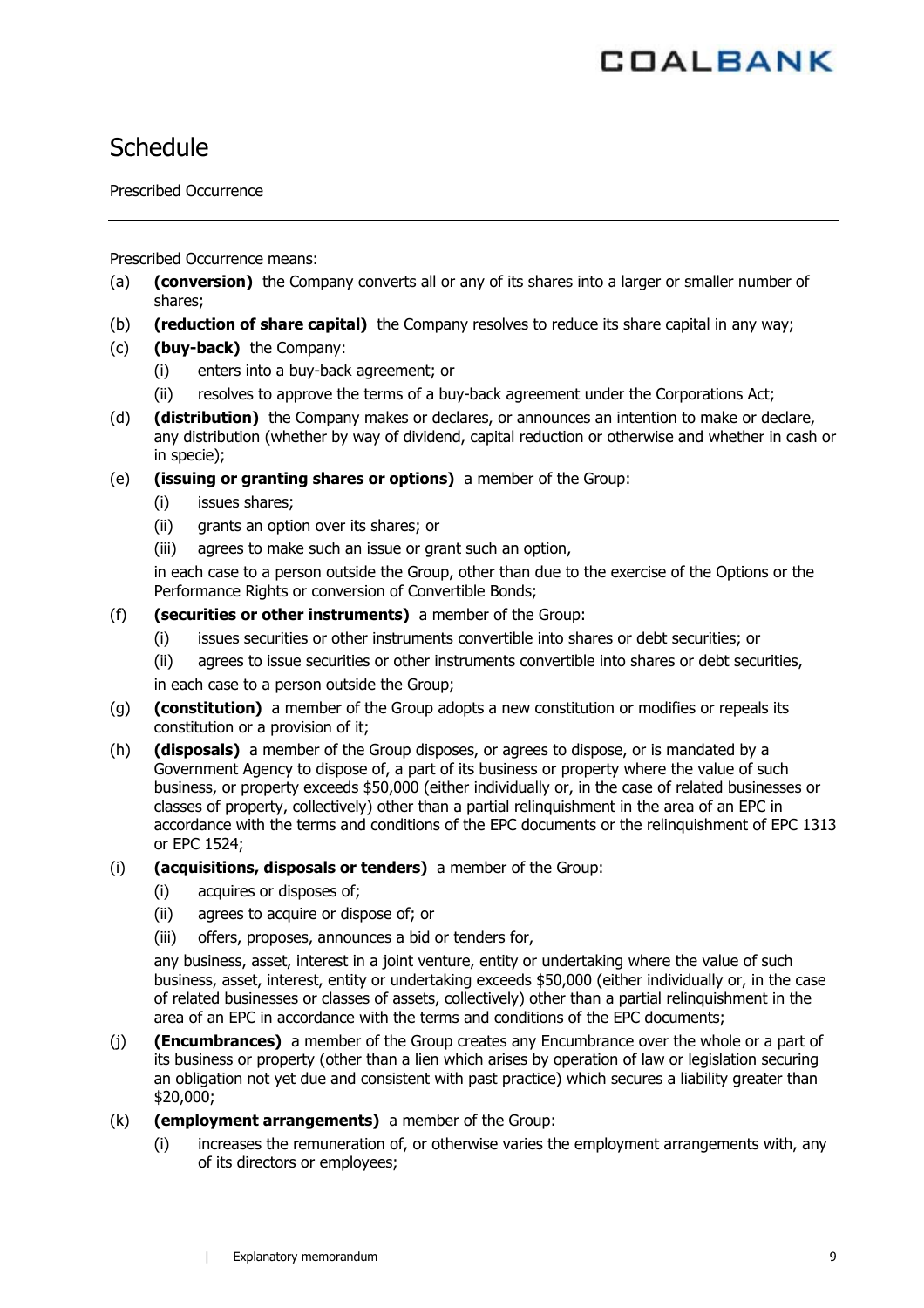

- (ii) accelerates the rights of any of its directors or employees to compensation or benefits of any kind; or
- (iii) pays any of its directors or employees a termination or retention payment (otherwise than in accordance with an existing contract which, at the date of the Implementation Agreement, is in place and has been disclosed to Treasure Wheel),

other than as a result of contracted arrangements at the date of the Implementation Agreement;

(l) **(commitments and settlements)** a member of the Group:

- (i) enters into any contract or commitment involving revenue or expenditure by the Group of more than \$50,000 over the term of the contract or commitment;
- (ii) waives any material third party default where the financial impact on the Group will be in excess of \$50,000;
- (iii) accepts as a settlement or compromise of a material matter (relating to an amount in excess of \$50,000) less than the full compensation due to the Company or a Subsidiary of the Company;
- (iv) is joined in any capacity in any legal, arbitral, administrative or other proceedings which may result in a fine, penalty, award, judgment, determination, loss, damages, expense or other liability in excess of \$150,000 in aggregate; or
- (v) is required to pay or discharge a fine, penalty or liability or liabilities to a Government Agency in excess of \$50,000 in aggregate,

other than contracts or commitments entered into or expenses incurred in connection with the Implementation Agreement and the Proportional Takeover Bid;

- (m) **(capital expenditure)** a member of the Group undertakes or agrees to undertake capital expenditure in excess of \$50,000 in aggregate;
- (n) **(insolvency)** an Insolvency Event occurs in relation to any member of the Group;
- (o) **(financial indebtedness)** a member of the Group provides financial accommodation (irrespective of what form of Financial Indebtedness that accommodation takes) in excess of \$50,000; or
- (p) **(breach of law)** a member of the Group takes or omits to take action which results in a breach of law material to a member of the Group,

provided that a Prescribed Occurrence does not include:

- (q) any issue of equity in the Company pursuant to the exercise of rights under the Performance Rights and Options described in Schedule 2 of the Implementation Agreement;
- (r) any matter required to be done or procured by a member of the Group pursuant to the Implementation Agreement; or
- (s) any other matter, the undertaking of which Treasure Wheel has approved in writing.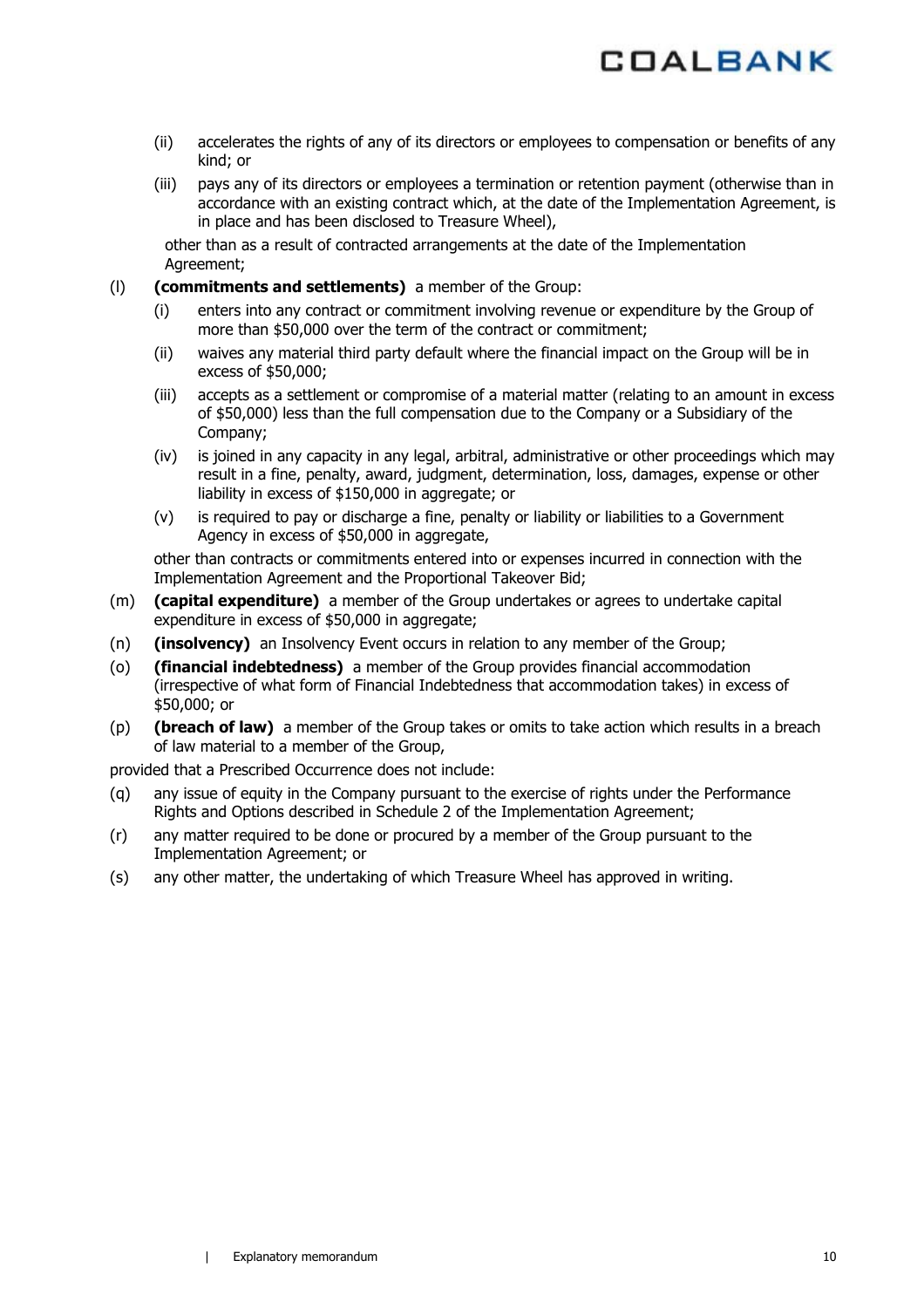

**Coalbank Limited**  ABN 20 075 877 075

**LODGE YOUR VOTE**

**ONLINE www.linkmarketservices.com.au**

**By fax: +61 2 9287 0309** 



 **By mail:** Coalbank Limited C/- Link Market Services Limited Locked Bag A14 Sydney South NSW 1235 Australia

**All enquiries to: Telephone:** 1300 554 474



**X99999999999**

### **SHAREHOLDER PROXY FORM**

I/We being a member(s) of Coalbank Limited and entitled to attend and vote hereby appoint:

| STEP <sub>1</sub><br><b>APPOINT A PROXY</b>                                                                                                                                                                                                                                                                                                                                                                                   |                                                                                                                                                                                                                           |  |
|-------------------------------------------------------------------------------------------------------------------------------------------------------------------------------------------------------------------------------------------------------------------------------------------------------------------------------------------------------------------------------------------------------------------------------|---------------------------------------------------------------------------------------------------------------------------------------------------------------------------------------------------------------------------|--|
| the Chairman<br>of the Meeting<br>(mark box)                                                                                                                                                                                                                                                                                                                                                                                  | <b>OR</b> if you are <b>NOT</b> appointing the Chairman of the Meeting as your<br>proxy, please write the name of the person or body corporate (excluding<br>the registered shareholder) you are appointing as your proxy |  |
| or failing the person/body corporate named, or if no person/body corporate is named, the Chairman of the Meeting, as my/our proxy and<br>to vote for me/us on my/our behalf at the General Meeting of the Company to be held at 4:00pm on Wednesday, 16 October 2013, at<br>McCullough Robertson, Level 11, Central Plaza Two, 66 Eagle Street, Brisbane, Australia and at any adjournment or postponement of<br>the meeting. |                                                                                                                                                                                                                           |  |
| The Chairman of the Meeting intends to vote undirected proxies in favour of all items of business,                                                                                                                                                                                                                                                                                                                            |                                                                                                                                                                                                                           |  |
| Voting exclusion statement                                                                                                                                                                                                                                                                                                                                                                                                    |                                                                                                                                                                                                                           |  |
| The Company will disregard any votes cast on the Resolution by Treasure Wheel Global Limited and any of its associates.<br>However, the Company need not disregard a vote if:                                                                                                                                                                                                                                                 |                                                                                                                                                                                                                           |  |
| it is cast be a person as a proxy for a person who is entitled to vote, in accordance with the directions on the proxy form; or<br>it is cast by the Chairman of the Meeting for a person who is entitled to vote, in accordance with the direction on the proxy form to<br>vote as the proxy decides.                                                                                                                        |                                                                                                                                                                                                                           |  |
|                                                                                                                                                                                                                                                                                                                                                                                                                               | Proxies will only be valid and accepted by the Company if they are signed and received no later than 48 hours before the meeting.                                                                                         |  |
| Please read the voting instructions overleaf before marking any boxes with an $\chi$                                                                                                                                                                                                                                                                                                                                          |                                                                                                                                                                                                                           |  |

| Г | - |  |
|---|---|--|
|   |   |  |
|   |   |  |

#### **STEP 22 AND 22 AND 22 AND 22 AND 22 AND 22 AND 22 AND 23 AND 24 AND 24 AND 24 AND 24 AND 24 AND 25 AND 25 AND 25 AND 26 AND 27 AND 27 AND 27 AND 27 AND 27 AND 27 AND 27 AND 27 AND 27 AND 27 AND 27 AND 27 AND 27 AND 27 AND**

**Resolution 1** Approval of proportional takeover bid by Treasure Wheel Global Limited

| For | Against Abstain* |
|-----|------------------|
|     |                  |

\* If you mark the Abstain box for a particular Item, you are directing your proxy not to vote on your behalf on a show of hands or on a  $\Box$ 

**SIGNATURE OF SHAREHOLDERS – THIS MUST BE COMPLETED**

Shareholder 1 (Individual) Joint Shareholder 2 (Individual) Joint Shareholder 3 (Individual) Sole Director and Sole Company Secretary Director/Company Secretary (Delete one) Director **STEP 3**

poll and your votes will not be counted in computing the required majority on a poll.

This form should be signed by the shareholder. If a joint holding, either shareholder may sign. If signed by the shareholder's attorney, the power of attorney must have been previously noted by the registry or a certified copy attached to this form. If executed by a company, the form must be executed in accordance with the company's constitution and the *Corporations Act 2001* (Cth).



\*CBQ PRX301\*